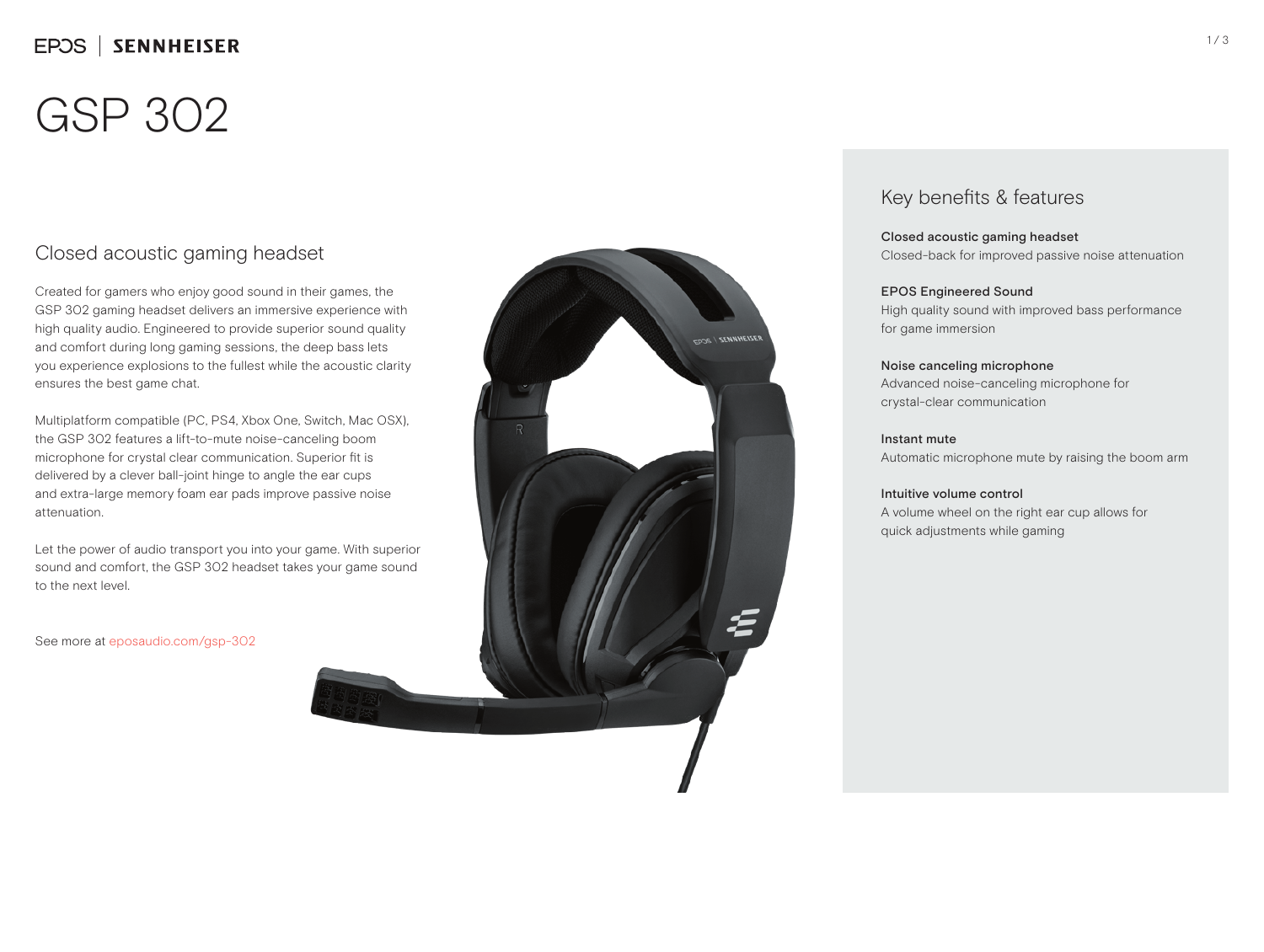## GSP 302

## Product data

### General

| Ear coupling         | Around ear                                                                 |
|----------------------|----------------------------------------------------------------------------|
| Transducer principle | Dynamic, closed                                                            |
| Cable length         | 2 <sub>m</sub>                                                             |
| Connector plugs      | 2 x 3.5 mm / 1 x 3.5 mm<br>(PCV 05 Combo Audio Adaptor)                    |
| Compatibility        | PC, Mac OSX, PS4, Xbox One, Switch,<br>and consoles with 3.5 mm jack input |
| Warranty             | 2 years, international                                                     |
| Headphones           |                                                                            |
| Frequency response   | 15-26,000 Hz                                                               |
| Impedance            | $19\Omega$                                                                 |
| Sound pressure level | 113 dB                                                                     |
| $\cdots$             |                                                                            |

| Packaging                                                 |                                                                    |
|-----------------------------------------------------------|--------------------------------------------------------------------|
| Dimension of product packaging<br>$(L \times W \times H)$ | 224 x 240 x 110 mm                                                 |
| Package weight<br>(incl. complete product and packaging)  | 630 g                                                              |
| Dimension of master carton<br>$(L \times W \times H)$     | 600 x 530 x 280 mm                                                 |
| Units in distributor master carton                        | 10                                                                 |
| Languages                                                 | English, German, French, Spanish,<br>Italian, Dutch and Portuguese |
| Content of delivery                                       |                                                                    |
| What's in the box                                         | PCV 05 Combo Audio Adaptor, Safety Guide                           |

### Microphone

| Frequency response | 10-15.000 Hz     |
|--------------------|------------------|
| Pick-up pattern    | Noise-cancelling |
| Sensitivity        | $-41$ dBV/PA     |